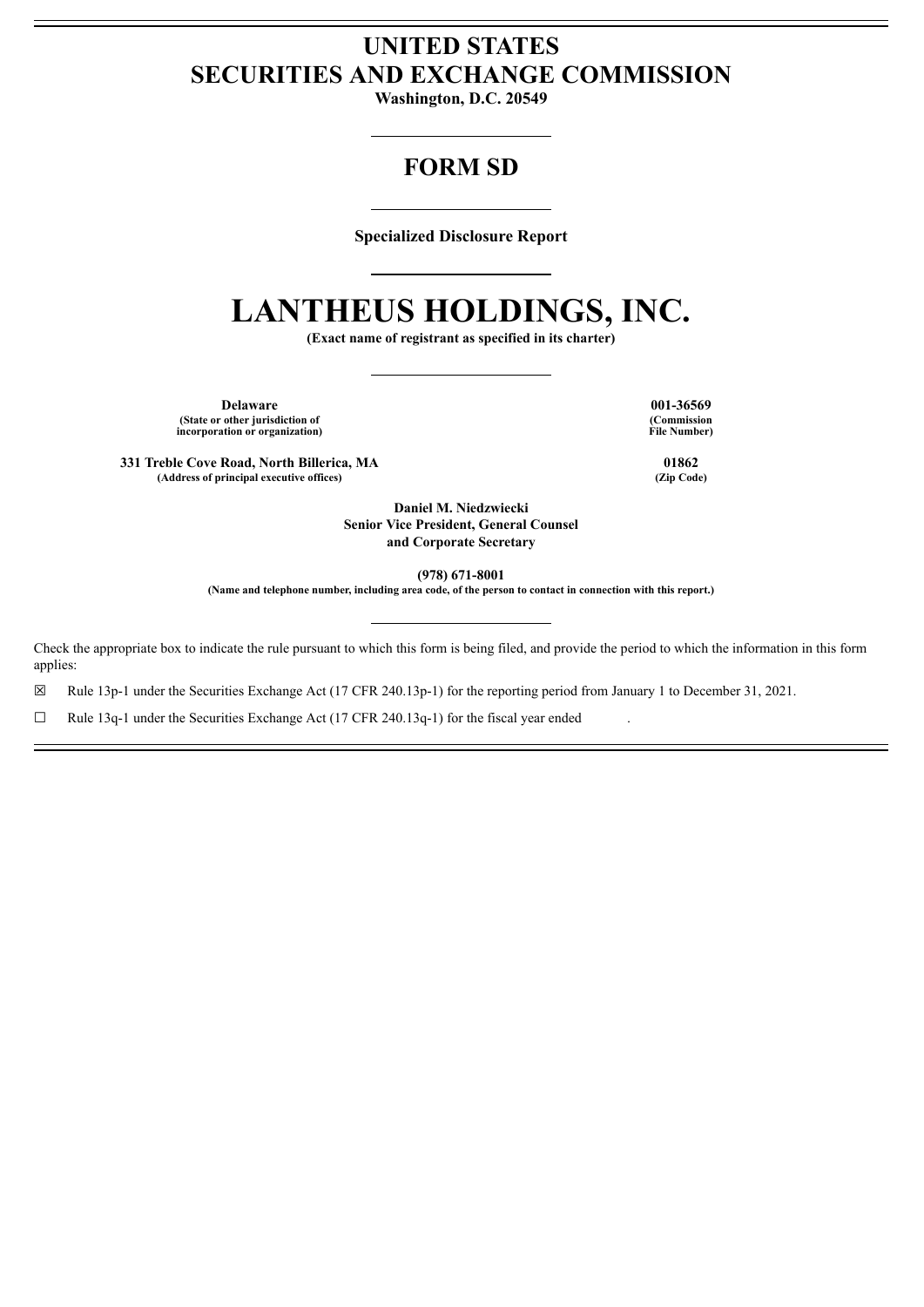#### **Section 1 - Conflict Minerals Disclosure**

#### **Item 1.01 Conflict Minerals Disclosure and Report**

#### **Conflict Minerals Disclosure**

A copy of Lantheus Holdings, Inc.'s Conflict Minerals Report for the reporting period January 1, 2021 through December 31, 2021 is provided as Exhibit 1.01 under Item 3.01 of this Form SD (the "Conflict Minerals Report") and is also publicly available at www.lantheus.com.

The content of any website referred to in this Form SD or the Conflict Mineral Report is included for general information only and is not incorporated by reference in this Form SD.

#### **Item 1.02 Exhibit**

See Item 1.01.

**Section 2 – Resource Extraction Issuer Disclosure**

#### **Item 2.01 Resource Extraction Issuer Disclosure and Report**

Not applicable.

#### **Section 3 – Exhibits**

#### **Item 3.01 Exhibits**

Exhibit 1.01 – Conflict Minerals Report for the reporting period January 1, 2021 through [December](#page-4-0) 31, 2021.

2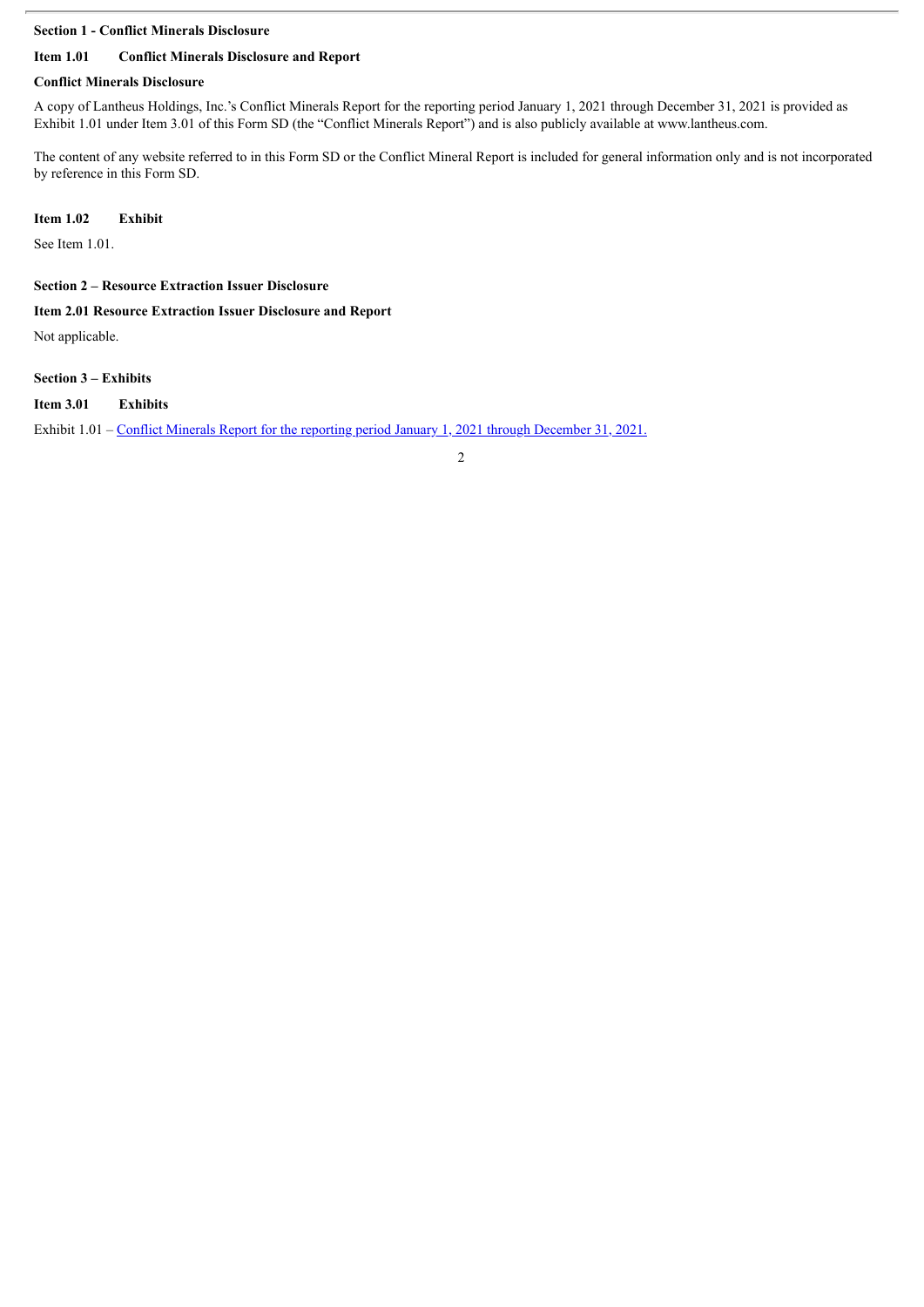#### **SIGNATURES**

Pursuant to the requirements of the Securities Exchange Act of 1934, the registrant has duly caused this report to be signed on its behalf by the duly authorized undersigned.

### **LANTHEUS HOLDINGS, INC.**

(Registrant)

/s/ Daniel M. Niedzwiecki May 31, 2022

By: Daniel M. Niedzwiecki, Senior Vice President, General Counsel and Corporate Secretary

(Date)

3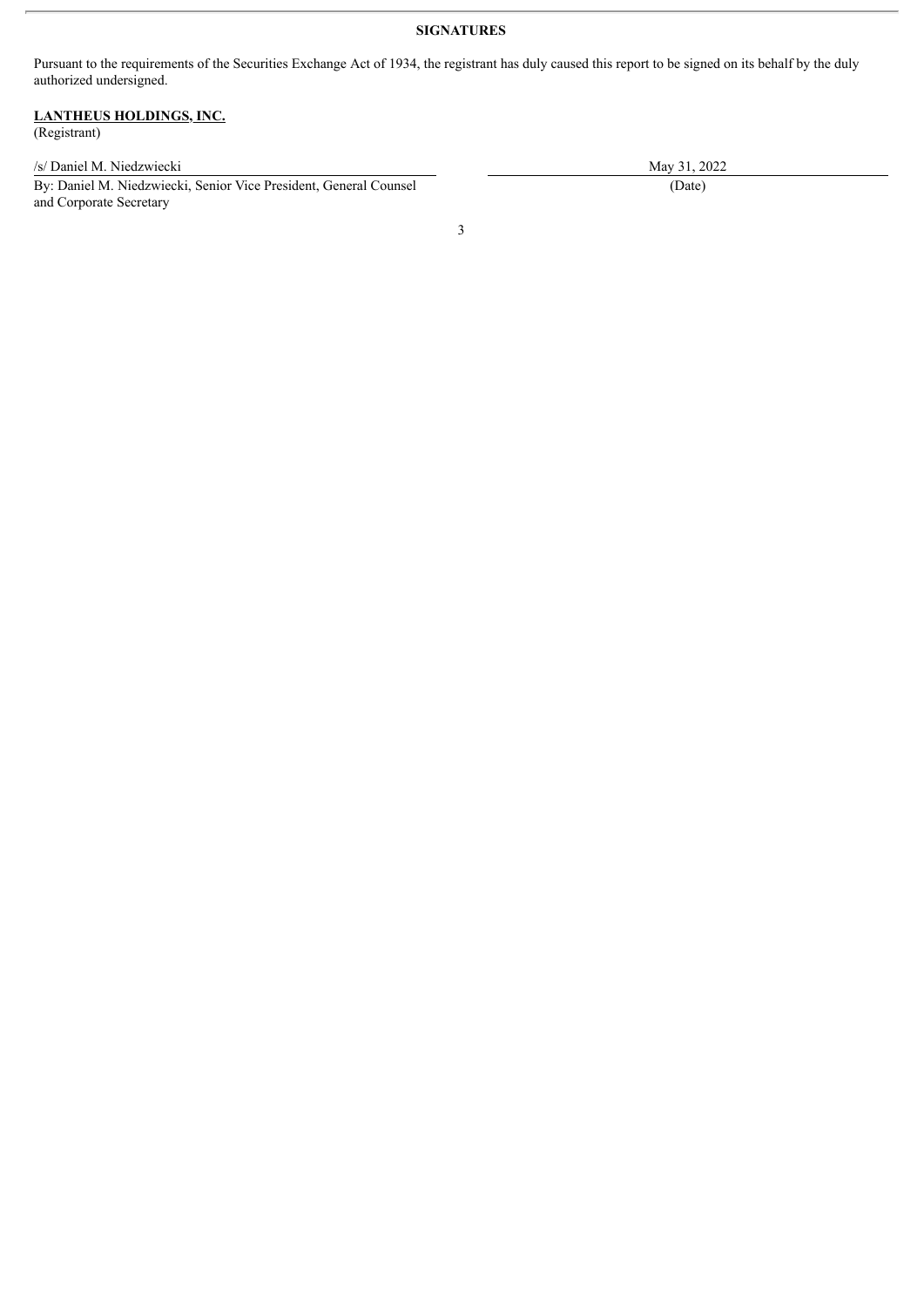### **EXHIBIT INDEX**

**Description** 

**Exhibit**

ŗ.

1.01 Conflict Minerals Report for the reporting period January 1, 2021 through [December](#page-4-0) 31, 2021.

4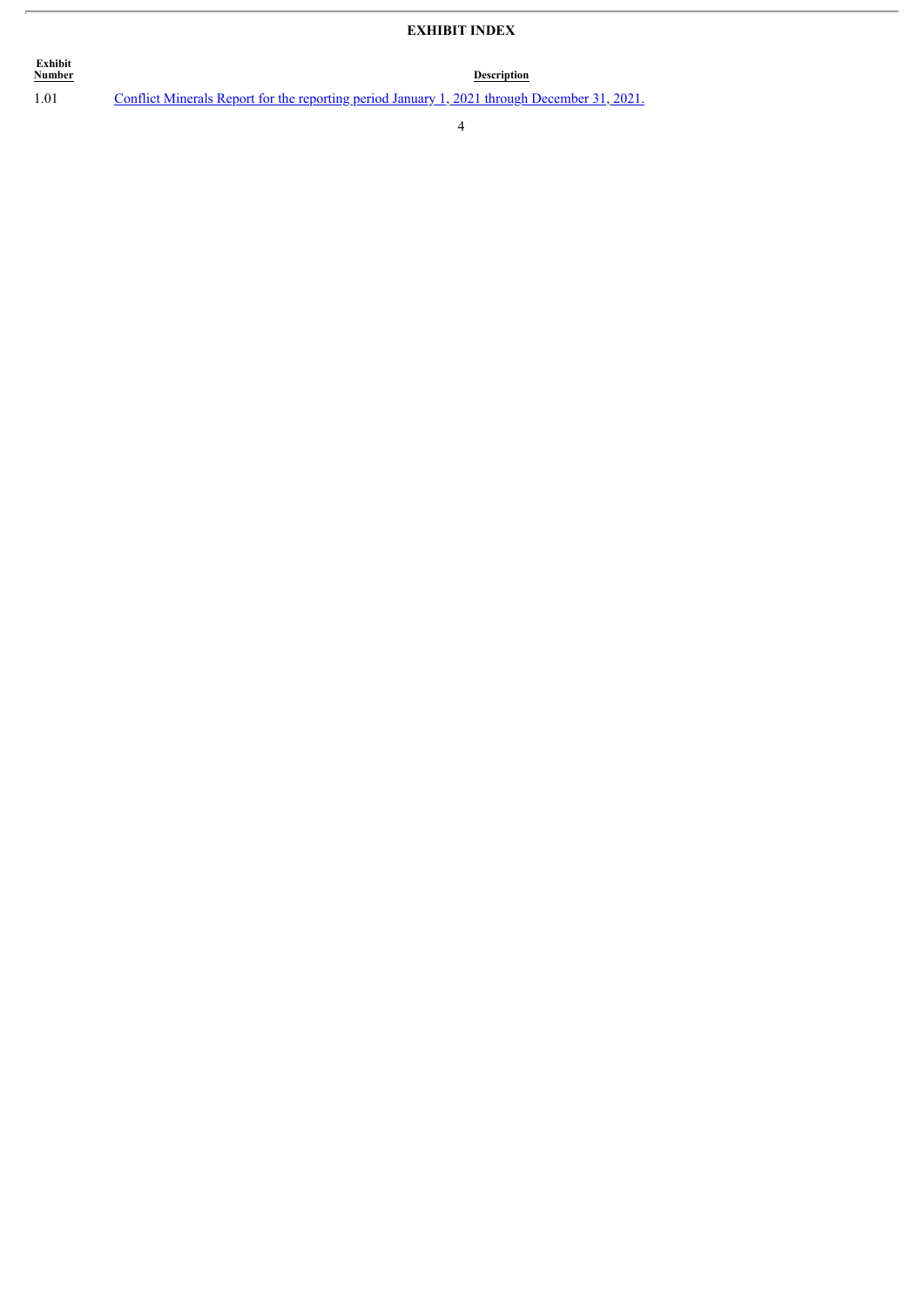#### **Lantheus Holdings, Inc. Conflict Minerals Report For The Year Ended December 31, 2021**

<span id="page-4-0"></span>Lantheus Holdings, Inc. (together with its subsidiaries, the "*Company*" or "*we*") is filing this Conflict Minerals Report for the 2021 calendar year (this "*Report*") in accordance with Rule 13p-1 under the Securities Exchange Act of 1934, as amended, and Form SD (collectively, the "*Rule*"). The Rule imposes certain due diligence and reporting obligations on public companies that manufacture (or contract to manufacture) any products for which columbite-tantalite (coltan), cassiterite, gold, wolframite and their derivatives limited to tantalum, tin, gold and tungsten ("*conflict minerals*") are necessary to the functionality or production of those products (conflict minerals meeting these criteria are referred to as "*necessary conflict minerals*"). The Rule generally imposes heightened due diligence and reporting obligations if a public company knows or has reason to believe that those necessary conflict minerals originated or may have originated in the Democratic Republic of the Congo ("*DRC*") or any of the adjoining countries (collectively, the "*Covered Countries*"). The date of filing of this Report is May 31, 2022.

#### **Overview**

We are an established leader and fully integrated provider of innovative imaging diagnostics, targeted therapeutics and artificial intelligence solutions to find, fight and follow serious medical conditions.

We do not purchase necessary conflict minerals from any mines, smelters or refiners directly. Rather, there are several layers of indirect suppliers in the supply chain between us and the original sources of necessary conflict minerals. As a result, we rely on our direct suppliers of products, materials and components to provide information about the source and chain of custody of necessary conflict minerals.

We do not seek to embargo the responsible sourcing of conflict minerals from the Covered Countries.

#### **Conflict Minerals Policy**

We maintain a conflict minerals policy (the "*Conflict Minerals Policy*"). The Conflict Minerals Policy is publicly available at http://investor.lantheus.com/index.php/corporate-governance. The Conflict Minerals Policy indicates that suppliers are expected to:

- familiarize themselves with the Rule and Conflict Mineral Policy, implement policies and systems that are consistent with the Rule and Conflict Minerals Policy and require their direct and indirect suppliers to do the same;
- implement procedures to trace conflict minerals at least to the smelter or refiner level (working with their direct and indirect suppliers as applicable) and provide the Company with proper verification of the country of origin and source of the materials used in the products, materials or components supplied to the Company;
- respond to the Company's survey requests and other inquiries in a timely manner and with full disclosure following the specific instructions provided;
- at the Company's request, provide the Company with written certifications and other information concerning the origin of conflict minerals included in products, materials and components supplied to the Company, and require their direct and indirect suppliers to do the same; and
- where reasonably possible, source conflict minerals from smelters and refiners validated as conflict free, and require their direct and indirect suppliers to do the same.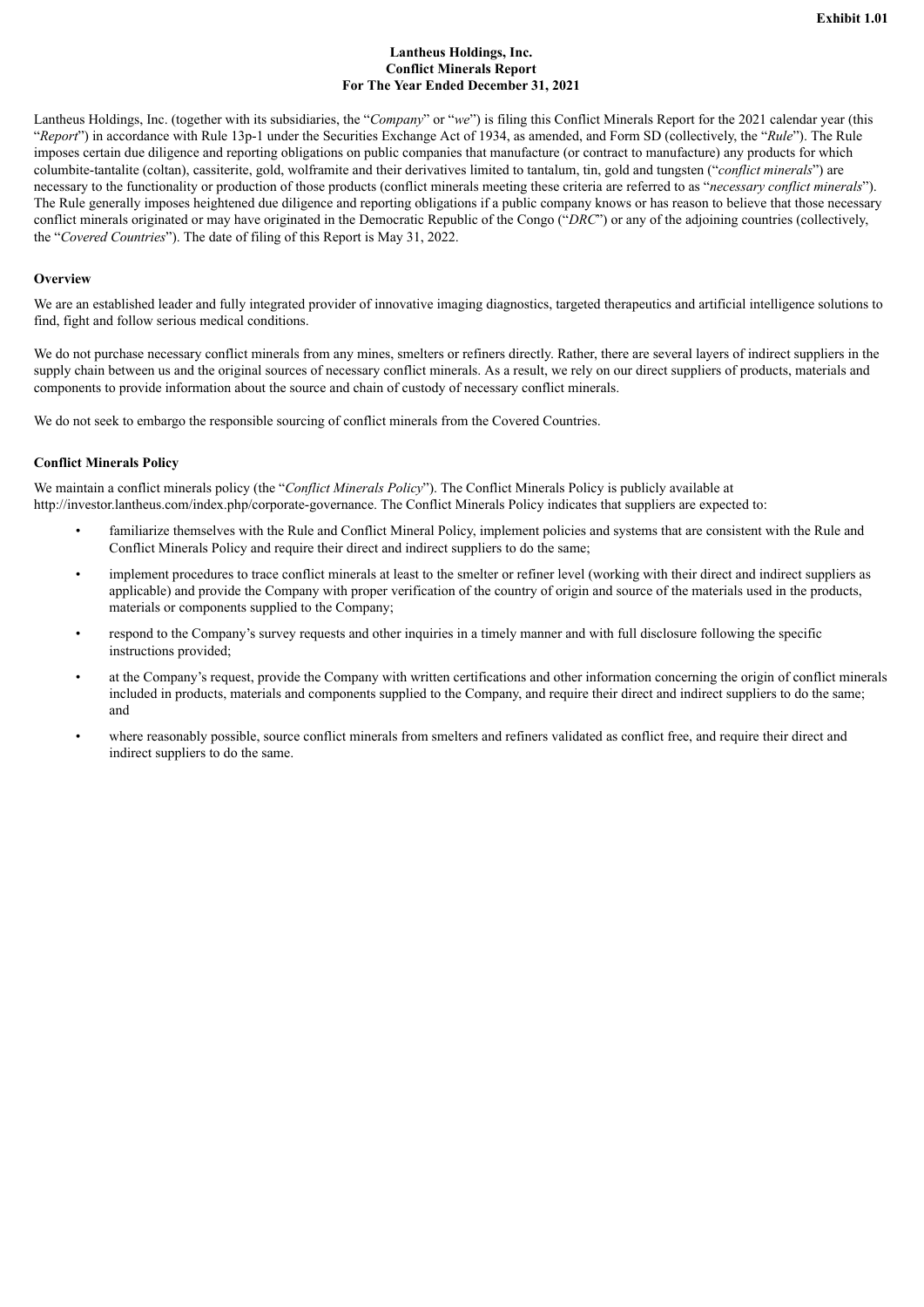#### **Reasonable Country of Origin Inquiry**

We are knowledgeable about the design, manufacture and composition of our commercial products, given our involvement in the original research and development of, technology transfers relating to, and/or the testing and/or manufacture of, those products. As such, our supply chain and manufacturing teams and other subject matter experts within the Company, in consultation with their counterparts at relevant suppliers as appropriate, analyzed our commercial offerings on a product-by-product basis, including by examining product, material and component lists, specifications and other supply chain and quality information and data, to identify whether any of the products that we manufactured (or contracted to manufacture) during calendar year 2021 contained (or were reasonably likely to contain) any conflict minerals.

This team identified a small number of our products that contained (or were reasonably likely to contain) small amounts of conflict minerals and confirmed that those conflict minerals were necessary conflict minerals. With this information, the team identified those direct suppliers that supplied materials containing (or reasonably likely to contain) necessary conflict minerals. In accordance with the Rule, we initiated in good faith a reasonable country of origin inquiry ("*RCOI*"), as described below, with those direct suppliers to determine whether the necessary conflict minerals in the materials supplied to us actually or may have originated in the Covered Countries and/or actually or may have originated from recycled or scrap sources.

#### **Due Diligence Measures**

#### *Design Framework*

We utilize due diligence measures for conflict minerals that are designed to conform with, in all material respects, the criteria set forth in the Organisation for Economic Co-Operation and Development's Due Diligence Guidance for Responsible Supply Chains of Minerals from Conflict-Affected and High-Risk Areas, including the Supplement on Tin, Tantalum, Tungsten and the Supplement on Gold (Third Edition) (the "*OECD Due Diligence Guidance*"), specifically as it relates to "downstream companies," like us, that are far removed in the supply chain from smelters, refiners, mines or other points of origins of conflict minerals.

#### *Diligence Program*

In furtherance of our conflict minerals due diligence, we performed the due diligence measures discussed below for 2021.

#### *Company Management Systems*

We took a number of steps described in the OECD Due Diligence Guidance to maintain strong company management systems.

As noted earlier, we have a Conflict Minerals Policy. We have assembled a cross-functional team comprised of representatives from senior management and the procurement, supply chain, manufacturing, technical development and legal functions to implement, execute and refine our conflict minerals compliance process. This team is responsible for establishing and implementing our Conflict Minerals Policy and the risk-based due diligence contemplated by that policy and legal requirements. Members of this team provide periodic updates to senior management regarding the status of due diligence and compliance efforts.

In general, we engage with suppliers through our supplier onboarding process, supplier quality agreements and quality systems assessments. Most of our contracts with direct suppliers, however, have been in force for many years and historically did not require the supplier to provide us with information regarding the origin of conflict minerals. As we renew existing contracts, or enter into new contracts, with suppliers for products, materials and components that may contain necessary conflict minerals, we seek to contractually require those suppliers to investigate upstream suppliers and sources and provide us information about the source and chain of custody of necessary conflict minerals present in the products, materials and components they supply to us. In the absence of appropriate and effective flow-down provisions, we rely on the voluntary and timely cooperation of our direct suppliers to provide the necessary information on the origin of necessary conflict minerals.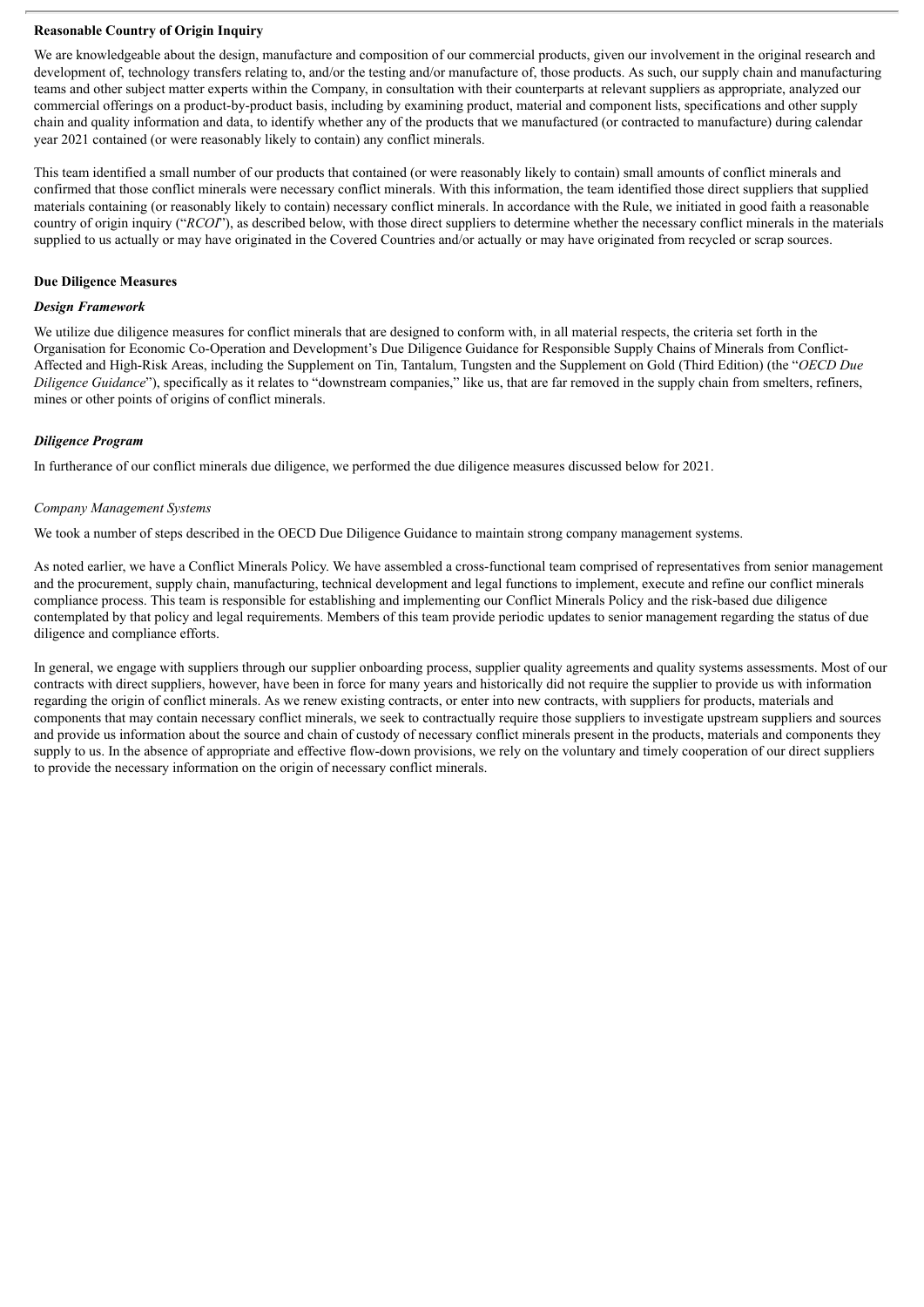As a way to facilitate transparency and dialogue with our personnel and other stakeholders, we have a dedicated telephone hotline that provides a mechanism for anyone to anonymously report compliance and other complaints, including any concerns related to the conflict minerals supply chain. The telephone hotline number is 1-877-472-6272 (U.S. callers) or 1-503-747-1848 (international callers).

#### *Identification and Assessment of Supply Chain Risk*

As discussed under the heading "Reasonable Country of Origin Inquiry" above, we identified those of our specific products that contain (or were reasonably likely to contain) necessary conflict minerals. As we do not have direct relationships with original sources of those necessary conflict minerals, we requested the direct suppliers of materials containing those necessary conflict minerals to complete the Conflict Minerals Reporting Template ("CMRT") developed by the Responsible Minerals Initiative ("RMI") in order to help identify the sources of, and chain of custody for, those necessary conflict minerals.

#### *Response to Identified Risks*

We implemented a supplier outreach process, tasking our procurement personnel who have the most relevant relationships with these direct suppliers to pursue and review responses provided by those direct suppliers. To the extent supplier responses were incomplete or inconsistent, we conducted further inquiries with those suppliers. Our relative location within the supply chain, several tiers removed from the extraction, transport and refinement of ore and other sources of necessary conflict minerals, makes it difficult for us to trace these minerals back to their country of origin. We are dependent on our direct suppliers, their own due diligence processes and their responsiveness and engagement for this purpose.

#### *Smelter Audits*

Because we do not have a direct relationship with smelters or refiners that process conflict minerals, we do not perform or direct audits of these entities within our supply chain. We use and rely on independent third party audits of smelters and refiners as part of our due diligence.

#### *Report on Supply Chain Due Diligence*

We have filed a Form SD and this Report with the Securities and Exchange Commission and made copies of the Form SD and this Report available on our website at www.lantheus.com.

#### **Due Diligence Results**

As discussed above, we do not purchase necessary conflict minerals from any miner, smelters or refiners. Rather, there are several layers of indirect suppliers in the supply chain between us and the original sources of necessary conflict minerals. As a result, we rely on our direct suppliers of products, materials and components to investigate and provide information about the source and chain of custody of necessary conflict minerals.

Based on results of our supplier survey and other information and representations provided by our suppliers, we have determined that the necessary conflict minerals incorporated into one of our products originated solely from recycled or scrap resources. For our other two products that incorporate necessary conflict minerals, we were not able to determine the source of the necessary conflict minerals in the products. However, our relevant supplier has been informed by its supplier that the supplier does not knowingly source, directly or indirectly from its own suppliers, any of those necessary conflict minerals from sources in the Covered Countries that finance or benefit armed conflict in the Covered Countries.

#### **Additional Risk Mitigation**

Our due diligence program is and will continue to be refined through an iterative process, and our progress is expected to be incremental over time. We plan to take steps to improve our due diligence processes and work toward further mitigating the risk that the necessary conflict minerals in our products could finance or benefit armed groups in the Covered Countries. As mentioned above, we also plan to contractually require new suppliers to investigate upstream suppliers and sources and provide us information about the source and chain of custody of necessary conflict minerals present in the products, materials and components they supply to us.